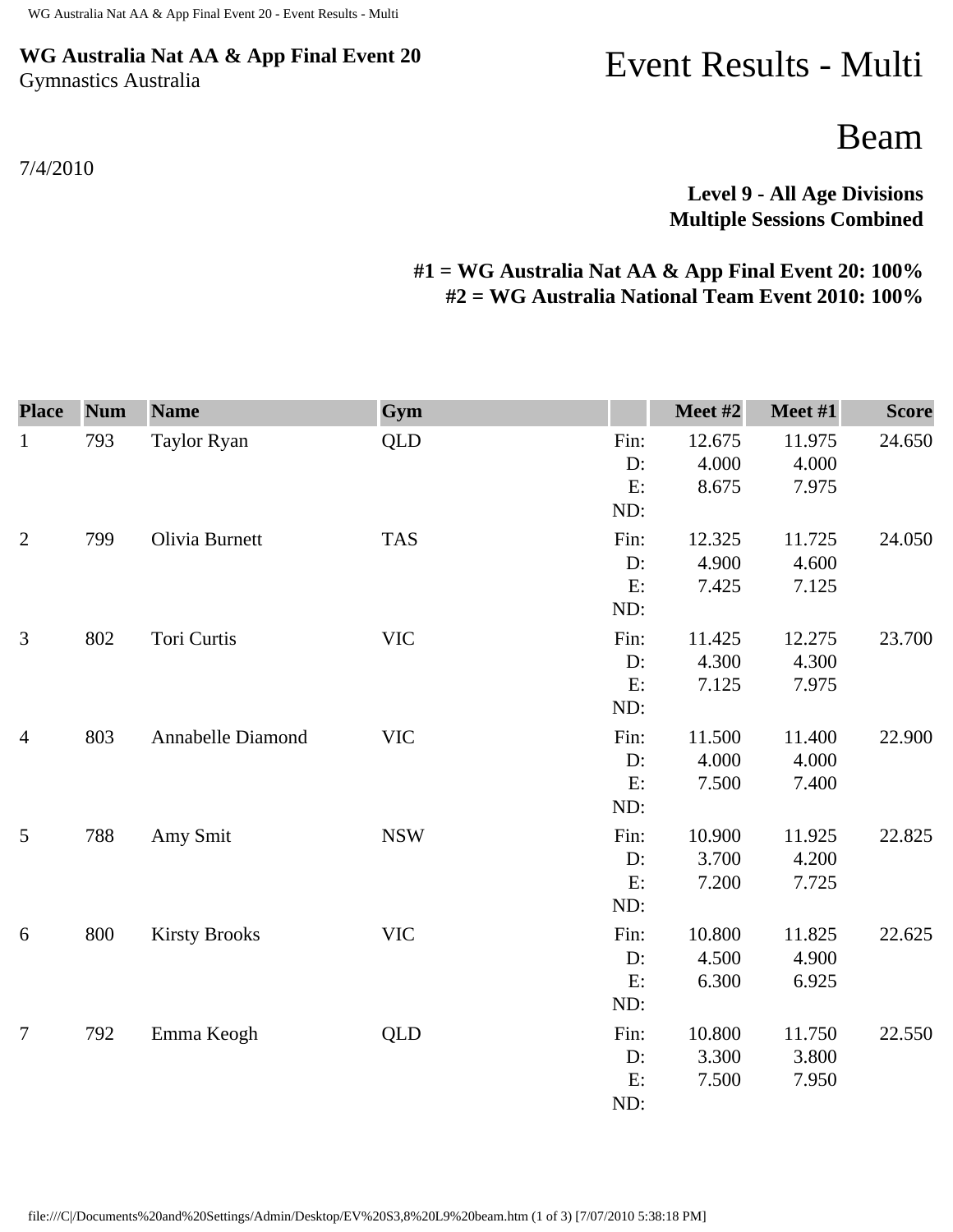WG Australia Nat AA & App Final Event 20 - Event Results - Multi

| $8\,$ | 790 | Rebecca Carter           | <b>QLD</b> | Fin:<br>D:<br>E:<br>ND:    | 10.750<br>3.500<br>7.250          | 11.775<br>3.800<br>7.975             | 22.525 |
|-------|-----|--------------------------|------------|----------------------------|-----------------------------------|--------------------------------------|--------|
| 9     | 795 | Tahlia See Kee           | <b>QLD</b> | Fin:<br>$D$ :<br>E:<br>ND: | 11.800<br>3.700<br>8.100          | 10.475<br>3.700<br>6.775             | 22.275 |
| 10    | 796 | Alexandra Smith          | <b>QLD</b> | Fin:<br>D:<br>E:<br>ND:    | 11.050<br>3.300<br>7.750          | 10.775<br>3.300<br>7.475             | 21.825 |
| 11    | 794 | Mikaela Schlumpf         | <b>QLD</b> | Fin:<br>D:<br>E:<br>ND:    | 11.450<br>3.000<br>8.450          | 10.300<br>3.000<br>7.300             | 21.750 |
| 12    | 805 | Emily Savini             | <b>VIC</b> | Fin:<br>D:<br>E:<br>ND:    | 10.975<br>4.200<br>6.675<br>0.100 | 10.700<br>4.200<br>6.600<br>$-0.100$ | 21.675 |
| 13    | 782 | Georgia Devine           | <b>NSW</b> | Fin:<br>D:<br>E:<br>ND:    | 11.375<br>4.300<br>7.075          | 10.175<br>4.300<br>5.875             | 21.550 |
| 14    | 785 | Chloe Lagarde            | <b>NSW</b> | Fin:<br>$D$ :<br>E:<br>ND: | 10.300<br>3.700<br>6.600          | 11.200<br>3.600<br>7.600             | 21.500 |
| 15    | 789 | Maddison Tancredi        | <b>NSW</b> | Fin:<br>D:<br>E:<br>ND:    | 11.325<br>3.700<br>7.625          | 10.125<br>3.700<br>6.425             | 21.450 |
| 16    | 806 | Elle-Louise Smith        | <b>VIC</b> | Fin:<br>D:<br>E:<br>ND:    | 12.775<br>4.900<br>7.875          | 8.600<br>4.100<br>4.600<br>$-0.100$  | 21.375 |
| 17    | 804 | <b>Bianca Holt</b>       | <b>VIC</b> | Fin:<br>D:<br>E:<br>ND:    | 9.900<br>3.900<br>6.000           | 11.400<br>3.900<br>7.500             | 21.300 |
| 18    | 941 | <b>Rhiannon Campbell</b> | <b>VIC</b> | Fin:<br>D:<br>E:<br>ND:    | 11.575<br>3.400<br>8.175          | 9.475<br>3.400<br>6.175<br>$-0.100$  | 21.050 |